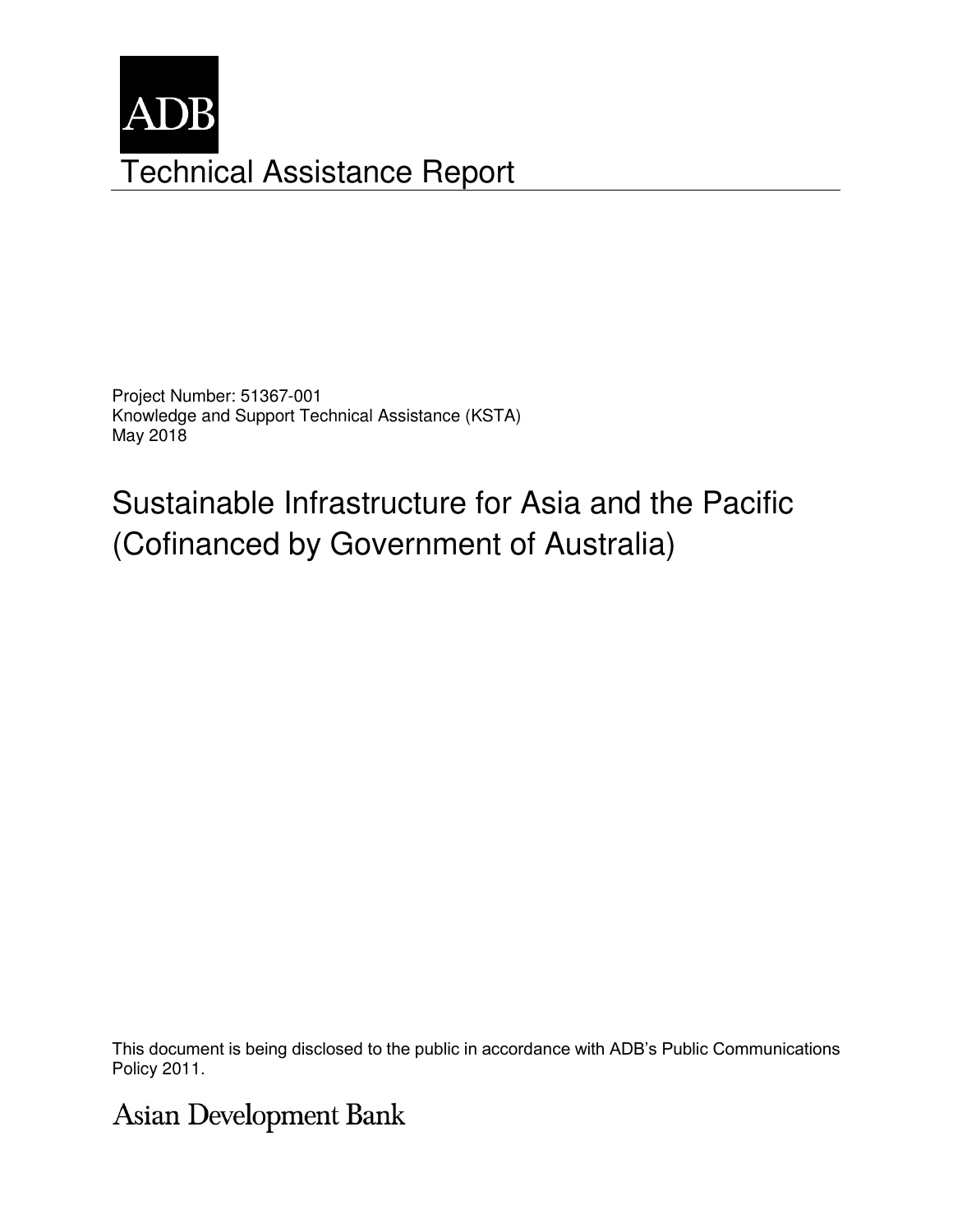### **ABBREVIATIONS**

| ADB         | Asian Development Bank            |
|-------------|-----------------------------------|
| <b>DMC</b>  | developing member country         |
| <b>FSOP</b> | Financial Sector Operational Plan |
| <b>MDB</b>  | multilateral development bank     |
| <b>SDG</b>  | Sustainable Development Goal      |
| TA          | technical assistance              |
| I IN        | <b>United Nations</b>             |

| <b>Vice-President</b>       | Bambang Susantono, Knowledge Management and Sustainable                 |  |  |
|-----------------------------|-------------------------------------------------------------------------|--|--|
|                             | Development                                                             |  |  |
| <b>Director General</b>     | Amy S.P. Leung, Sustainable Development and Climate Change              |  |  |
|                             | Department (SDCC)                                                       |  |  |
| <b>Chief Sector Officer</b> | Robert Guild, Sector Advisory Services Cluster, SDCC                    |  |  |
| <b>Team leader</b>          | Timothy Meaney, Principal Infrastructure Finance Specialist, SDCC       |  |  |
| <b>Team members</b>         | Raquel R. Borres, Economics Officer, SDCC                               |  |  |
|                             | Rose Buenaventura, Operations Assistant, SDCC                           |  |  |
|                             | Valene L. Clemente, Operations Assistant, SDCC                          |  |  |
|                             | Katherine Mitzi Co, Senior Operations Assistant, SDCC                   |  |  |
|                             | Sung Su Kim, Financial Sector Specialist, SDCC                          |  |  |
|                             | Lotte Schou-Zibell, Chief of Finance Sector Group, SDCC                 |  |  |
| Peer reviewer               | Vivek Rao, Principal Financial Sector Specialist, South Asia Department |  |  |

In preparing any country program or strategy, financing any project, or by making any designation of or reference to a particular territory or geographic area in this document, the Asian Development Bank does not intend to make any judgments as to the legal or other status of any territory or area.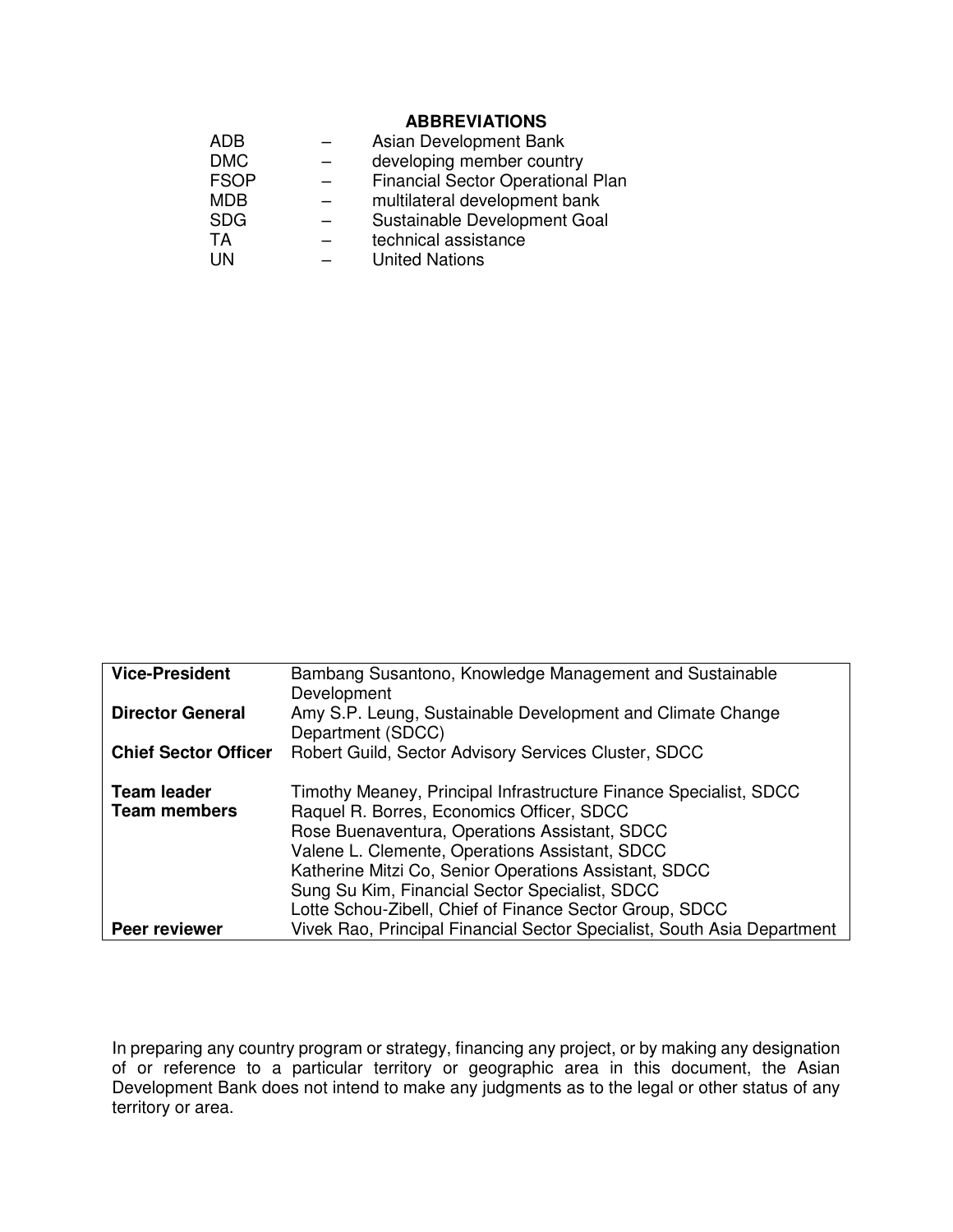# **CONTENTS**

|      |                                                                                                                                            | r ayc            |  |
|------|--------------------------------------------------------------------------------------------------------------------------------------------|------------------|--|
|      | KNOWLEDGE AND SUPPORT TECHNICAL ASSISTANCE AT A GLANCE                                                                                     |                  |  |
| I.   | <b>INTRODUCTION</b>                                                                                                                        |                  |  |
| ΙΙ.  | <b>ISSUES</b>                                                                                                                              |                  |  |
| III. | THE TECHNICAL ASSISTANCE                                                                                                                   | 3                |  |
|      | Impact and Outcome<br>А.<br>Outputs, Methods, and Activities<br>В.<br>C.<br>Cost and Financing<br><b>Implementation Arrangements</b><br>D. | 3<br>3<br>5<br>5 |  |
|      | Е.<br>Governance                                                                                                                           | 6                |  |
| IV.  | THE PRESIDENT'S DECISION                                                                                                                   | 6                |  |
|      | <b>APPENDIXES</b>                                                                                                                          |                  |  |
| 1.   | Design and Monitoring Framework                                                                                                            |                  |  |
| 2.   | Cost Estimates and Financing Plan                                                                                                          |                  |  |
| 3.   | List of Linked Documents                                                                                                                   |                  |  |
|      |                                                                                                                                            |                  |  |

## **Page**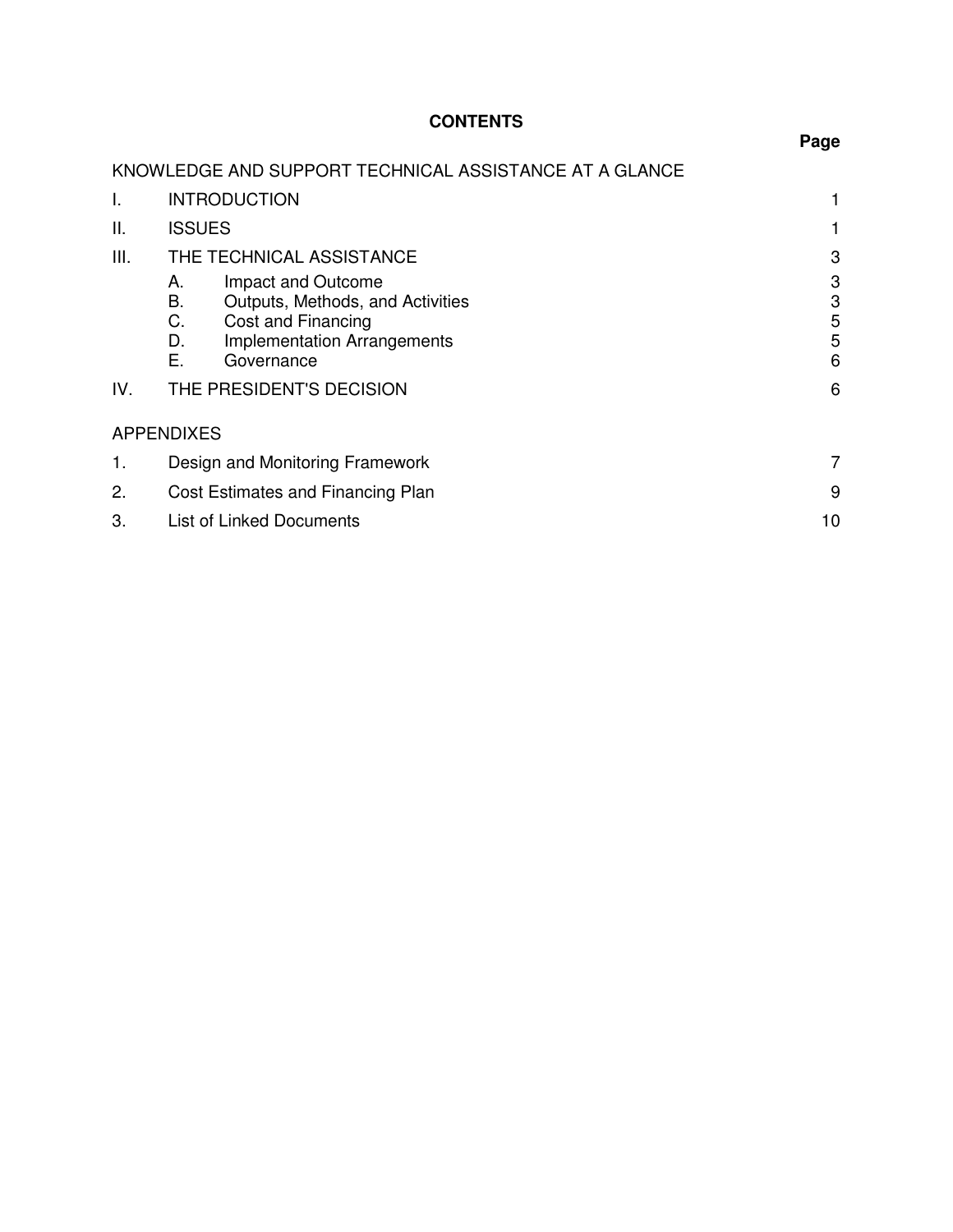#### **KNOWLEDGE AND SUPPORT TECHNICAL ASSISTANCE AT A GLANCE**

| 1. | <b>Basic Data</b>                                                                              |                                                                                                                                                     |                         |                                        | Project Number: 51367-001         |              |
|----|------------------------------------------------------------------------------------------------|-----------------------------------------------------------------------------------------------------------------------------------------------------|-------------------------|----------------------------------------|-----------------------------------|--------------|
|    | <b>Project Name</b>                                                                            | Sustainable Infrastructure for Asia and<br>the Pacific                                                                                              |                         | <b>Department/Division</b>             | SDCC/SDSC-FIN                     |              |
|    | <b>Nature of Activity</b><br><b>Modality</b>                                                   | Capacity Development, Research and<br>Development<br>Regular                                                                                        | <b>Executing Agency</b> |                                        | Asian Development Bank            |              |
|    | Country                                                                                        | INO, MON                                                                                                                                            |                         |                                        |                                   |              |
| 2. | <b>Sector</b>                                                                                  | Subsector(s)                                                                                                                                        |                         |                                        | <b>ADB Financing (\$ million)</b> |              |
|    | Finance                                                                                        | Infrastructure finance and investment funds                                                                                                         |                         |                                        |                                   | 1.50         |
|    |                                                                                                |                                                                                                                                                     |                         |                                        | <b>Total</b>                      | 1.50         |
| 3. | <b>Strategic Agenda</b>                                                                        | <b>Subcomponents</b>                                                                                                                                |                         | <b>Climate Change Information</b>      |                                   |              |
|    | Inclusive economic<br>growth (IEG)<br>Regional integration<br>(RCI)                            | Pillar 1: Economic opportunities,<br>including jobs, created and expanded<br>Pillar 3: Money and finance<br>Pillar 4: Other regional public goods   |                         | Climate Change impact on the Project   |                                   | Low          |
| 4. | <b>Drivers of Change</b>                                                                       | <b>Components</b>                                                                                                                                   |                         | <b>Gender Equity and Mainstreaming</b> |                                   |              |
|    | Knowledge solutions<br>(KNS)                                                                   | Application and use of new knowledge<br>solutions in key operational areas<br>Knowledge sharing activities<br>Pilot-testing innovation and learning |                         | Some gender elements (SGE)             |                                   |              |
|    | Partnerships (PAR)                                                                             | Implementation<br><b>Private Sector</b><br>Regional organizations<br>United Nations organization                                                    |                         |                                        |                                   |              |
|    | Private sector<br>development (PSD)                                                            | Promotion of private sector<br>investment<br>Public sector goods and services<br>essential for private sector<br>development                        |                         |                                        |                                   |              |
| 5. | <b>Poverty and SDG Targeting</b>                                                               |                                                                                                                                                     | <b>Location Impact</b>  |                                        |                                   |              |
|    | Geographic Targeting<br><b>Household Targeting</b><br><b>SDG Targeting</b><br><b>SDG Goals</b> | No<br>No<br>Yes<br>SDG6, SDG7, SDG9                                                                                                                 | Regional                |                                        |                                   | High         |
| 6. | <b>Risk Categorization</b>                                                                     | Complex                                                                                                                                             |                         |                                        |                                   |              |
| 7. | <b>Safeguard Categorization</b>                                                                | Safeguard Policy Statement does not apply                                                                                                           |                         |                                        |                                   |              |
| 8. | <b>Financing</b>                                                                               |                                                                                                                                                     |                         |                                        |                                   |              |
|    | <b>Modality and Sources</b>                                                                    |                                                                                                                                                     |                         | Amount (\$ million)                    |                                   |              |
|    | <b>ADB</b>                                                                                     |                                                                                                                                                     |                         |                                        |                                   | 1.50         |
|    | Knowledge and Support technical assistance: Technical Assistance<br>Special Fund               |                                                                                                                                                     |                         |                                        |                                   | 1.50         |
|    | Cofinancing                                                                                    |                                                                                                                                                     |                         |                                        |                                   | 0.25         |
|    | Government of Australia (Full ADB Administration)                                              |                                                                                                                                                     |                         |                                        |                                   | 0.25         |
|    | <b>Counterpart</b>                                                                             |                                                                                                                                                     |                         |                                        |                                   | 0.00         |
|    | None<br><b>Total</b>                                                                           |                                                                                                                                                     |                         |                                        |                                   | 0.00<br>1.75 |
|    |                                                                                                |                                                                                                                                                     |                         |                                        |                                   |              |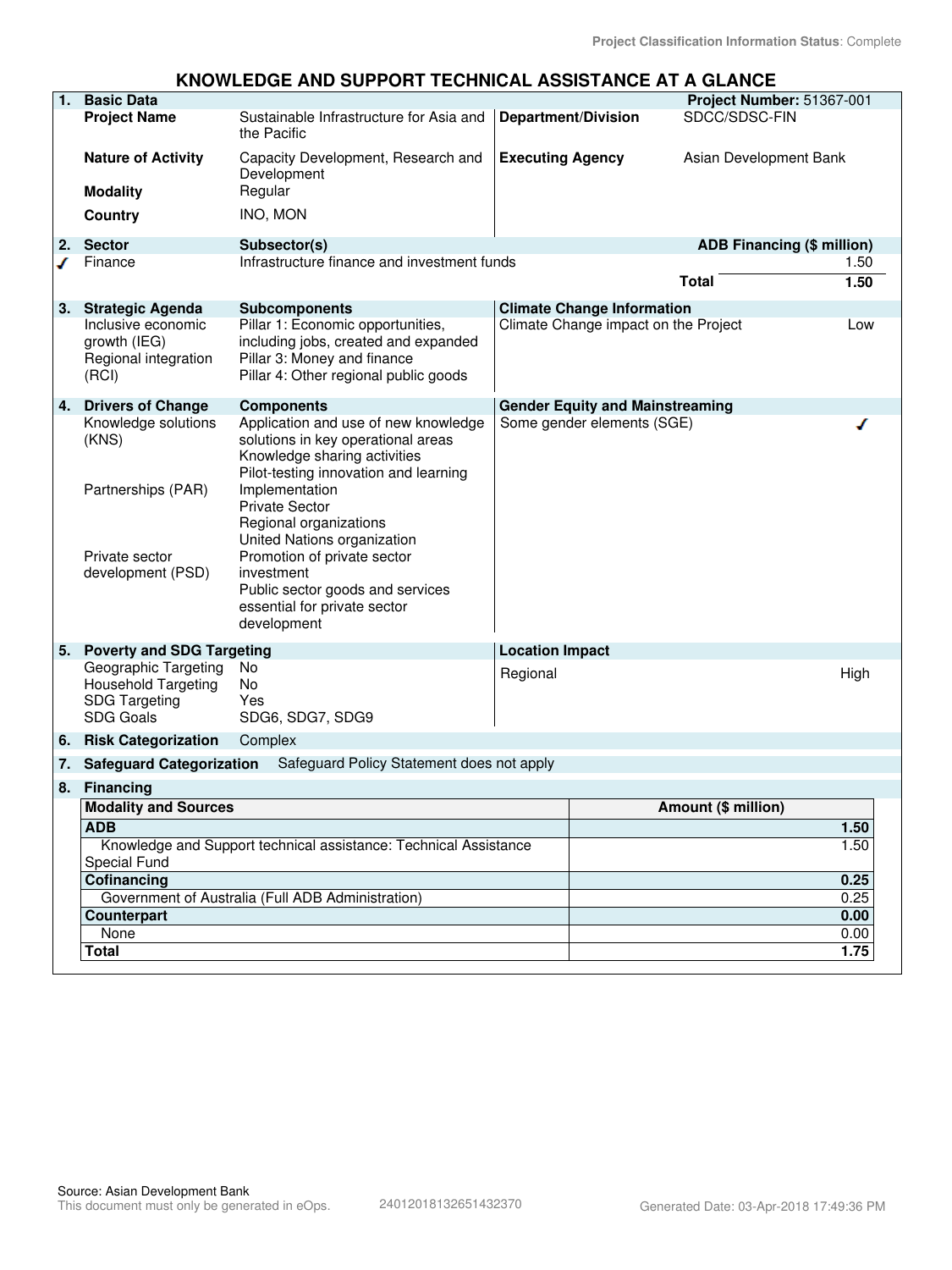### **I. INTRODUCTION**

1. The proposed knowledge and support technical assistance (TA) will assess key sustainable infrastructure development issues and expand potential infrastructure investment opportunities for developing member countries (DMCs) of the Asian Development Bank (ADB).<sup>1</sup> It aligns with (i) the midterm review of ADB's Financial Sector Operational Plan (FSOP),<sup>2</sup> which affirms ADB's role in infrastructure finance; and (ii) ADB's commitment to host the 2018 Global Infrastructure Forum.<sup>3</sup> Furthermore, the Sustainable Development Goals (SDGs) and the agreement at the 21st Conference of the Parties to the United Nations Framework Convention on Climate Change (COP21)<sup>4</sup> underline the importance of infrastructure finance, particularly the roles of the public and private sectors and multilateral development banks (MDBs). MDBs are increasingly being called upon to play a role in the SDGs and COP21 agenda and are, along with other institutions, governments, and entities, advancing numerous related initiatives. ADB must respond to these expectations and ensure that it continues to remain relevant and engaged in these infrastructure finance initiatives.

2. The TA is an endorsed corporate priority TA.<sup>5</sup> Strategy 2020 addresses the importance of infrastructure finance as a core specialization.  $6$  The Midterm Review of Strategy 2020  $^7$ reconfirmed the focus areas of ADB's strategic support, which include finance.<sup>8</sup>

#### **II. ISSUES**

3. Infrastructure investment is a key component of the 2030 Agenda for Sustainable Development and is recognized as a crucial driver of economic development.<sup>9</sup> Because the quality, quantity, and accessibility of economic infrastructure in developing countries lag behind those in advanced economies,<sup>10</sup> scaling up infrastructure investment is a key pillar in many national development strategies.<sup>11</sup> After agreements on the SDGs and on climate change in 2015, many developing countries have been scaling up green, inclusive, resilient, and technology-driven infrastructure investments, mostly through public spending but also with growing private sector

 $\overline{a}$ 1 ADB defines sustainable infrastructure as infrastructure that is designed, built, and operated to be durable, in ways that are socially equitable and economically viable, while protecting the environment.

<sup>2</sup> ADB. 2017. *Review of 2011 Financial Sector Operational Plan*. Manila. The review draws findings, makes recommendations up to 2020, and provides a platform to continue the Financial Sector Operational Plan (FSOP) beyond 2020 to ensure its relevance with ADB's Strategy 2030.

<sup>3</sup> The Global Infrastructure Forum is jointly organized on an annual basis by 10 multilateral development banks (MDBs) in close partnership with the United Nations (UN). The World Bank Group led the first Global Infrastructure Forum in 2016, and the Inter-American Development Bank and the European Investment Bank jointly led the second forum in 2017. Heads of the MDBs, as well as the UN secretary general, participate in the forum.

<sup>4</sup> The UN Framework Convention on Climate Change is the UN body that deals with climate change issues and is based in Bonn, Germany. The Conference of the Parties meets each year to take decisions that further the implementation of the convention and to combat climate change.

<sup>5</sup> ADB heads of departments endorsed the TA at the Corporate Priority Framework Meeting held on 23 October 2017.

<sup>6</sup> ADB. 2008. *Strategy 2020: The Long-Term Strategic Framework of the Asian Development Bank, 2008–2020*. Manila.

<sup>7</sup> ADB. 2014. *Midterm Review of Strategy 2020: Meeting the Challenges of a Transforming Asia and Pacific*. Manila.

<sup>&</sup>lt;sup>8</sup> The TA first appeared in the business opportunities section of ADB's website on 20 March 2018.

<sup>9</sup> UN. 2015. *Transforming Our World: The 2030 Agenda for Sustainable Development*. Resolution adopted by the General Assembly on 25 September 2015 (A/RES/70/1). New York. Enhancing infrastructure is a key component of the 2030 Agenda for Sustainable Development and is mentioned explicitly in SDG 6, SDG 7, and SDG 9.

<sup>&</sup>lt;sup>10</sup> Confirmed by firm-level data compiled by the World Bank as part of the Enterprise Surveys indicating that such gaps are an actual constraint on real economic activity.

<sup>11</sup> IMF. 2017. *Trends and Challenges in Infrastructure Investment in Low-Income Developing Countries*. US. http://www.imf.org/en/Publications/WP/Issues/2017/11/07/Trends-and-Challenges-in-Infrastructure-Investment-in-Low-Income-Developing-Countries-45339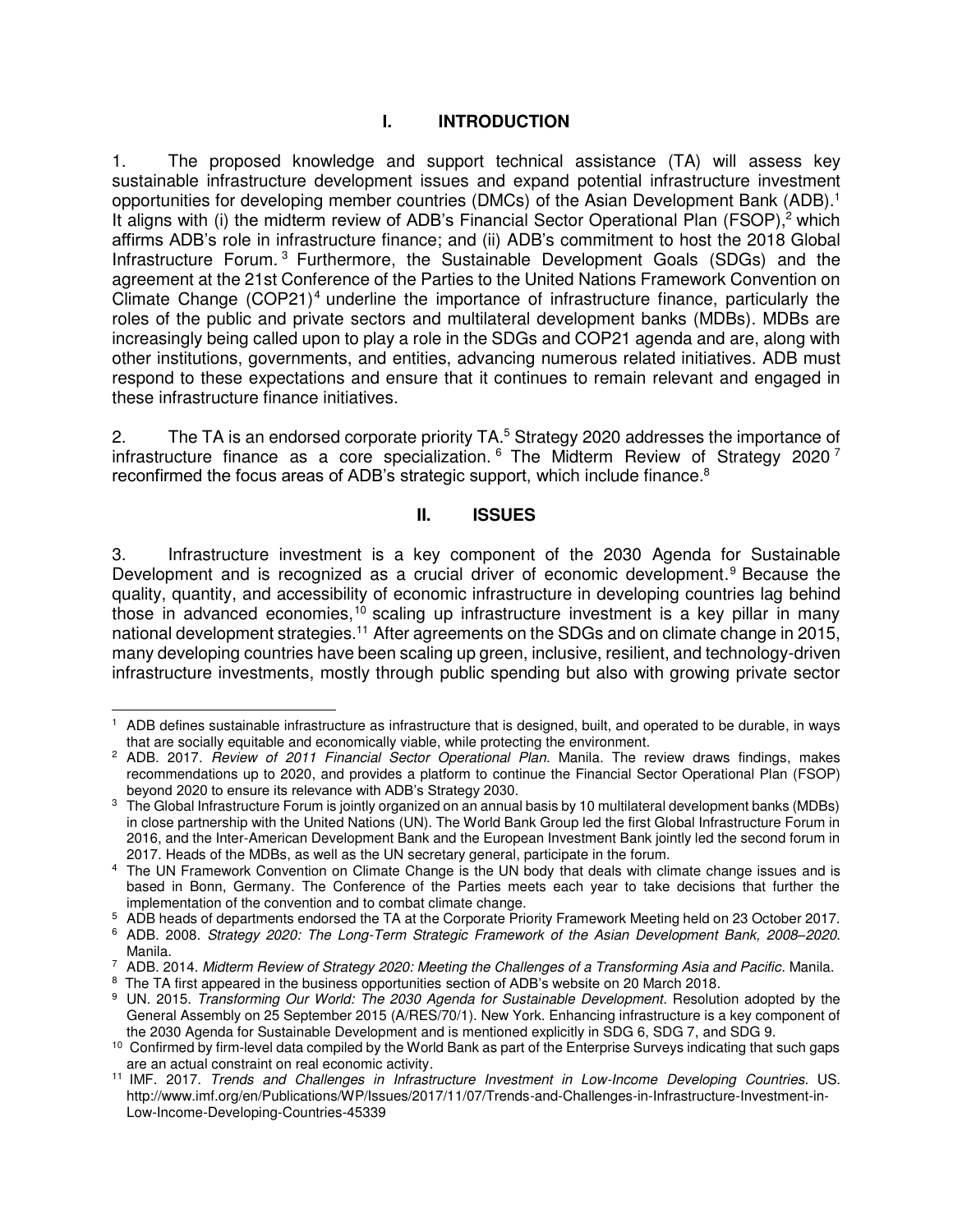participation. However, many challenges lie ahead. The inability of sovereign and sub-sovereign agencies at DMCs to prepare a consistent supply of structured projects offering a standardized risk transfer regime and satisfactory investment return remains a hurdle in channeling project sponsors and available finance into infrastructure development activities. The high costs associated with the preparation of bid proposals for infrastructure projects are difficult to justify when the underlying projects themselves suffer from poor preparation, delays, and a lack of transparency in the bid process. Bridging large infrastructure gaps will require tackling several problems in terms of project preparation, additional financing, project selection and implementation, the profile of cash flows, and the perception of high risks throughout the project life cycle, which contribute to making private investment difficult to justify and costly to achieve. An ADB study, *Meeting Asia's Infrastructure Needs*, highlighted that developing Asia will need to invest \$26.0 trillion from 2016 to 2030—or \$1.7 trillion per year, of which \$200 billion relates to climate change and climate adaptation costs—for it to maintain its growth momentum, eradicate poverty, and respond to climate change.<sup>12</sup> Of the total investment needs in 2016–2030, \$14.7 trillion will be for power and \$8.4 trillion for transport. Investments in telecommunications will reach \$2.3 trillion, with water and sanitation costs at \$800 billion. Of the 25 economies that capture 96% of Developing Asia's population, the estimated gap between infrastructure investment needs and current infrastructure investment levels is about 2.4% of projected gross domestic product over 2016–2020. Without the People's Republic of China, the gap for the remaining economies rises to about 5% of their projected gross domestic product.

4. The inability to properly use available financing modalities to bridge the financing gap for sustainable infrastructure is a challenge. Similarly, there is a need to identify and develop alternative sources of investment finance. Mobilizing the necessary funds to satisfy the growing demand for infrastructure investment will require new sources and instruments of finance. <sup>13</sup> The banking system has traditionally played a major role in infrastructure development financed by the private sector, which will continue to remain an important financier, particularly in the early stages of new projects. The private sector has been deleveraging since the global financial crisis in 2007–2008 and the European sovereign debt crisis that began in late 2009. Banks, which are subject to greater regulatory controls under iterations of Basel capital control frameworks, are no longer best placed to support long-term infrastructure debt commitments on their balance sheets.<sup>14</sup> More stringent banking capital regulation has led to a significantly diminished pool of potential lenders and a significantly higher cost of debt. At the same time, institutional investors allocate only a small fraction of their investments to infrastructure assets in developed and developing countries.

5. Weak, undeveloped, or inconsistently applied regulatory environments and institutional frameworks for implementing infrastructure projects, including public–private partnerships, in sustainable and efficient ways are challenges as well. Creating a pipeline of infrastructure projects that will attract broad-based interest from the private sector, including pension funds and insurance companies, requires a coherent and trusted legal framework in addition to a consistent and stable project implementation framework. In some countries, those frameworks do not exist

 $\overline{a}$ <sup>12</sup> ADB. 2017. *Meeting Asia's Infrastructure Needs*. Manila.

 $13$  Financing sources include green, social, and sustainability bonds; blended finance; and green Islamic finance. The TA will also catalyze green finance and credit guarantees. Examples of infrastructure technology include smart cities and/or grids, drones, autonomous vehicles, internet of things (a system of interconnected devices that can exchange data without interacting with people and computers), big data analytics (voluminous amounts of structured or unstructured data that organizations can potentially mine and analyze for business gains), artificial intelligence, and remote device management.<br><sup>14</sup> Bank for International Settlements.

Basel III: International Regulatory Frameworks for Banks. [https://www.bis.org/bcbs/basel3.htm.](https://www.bis.org/bcbs/basel3.htm)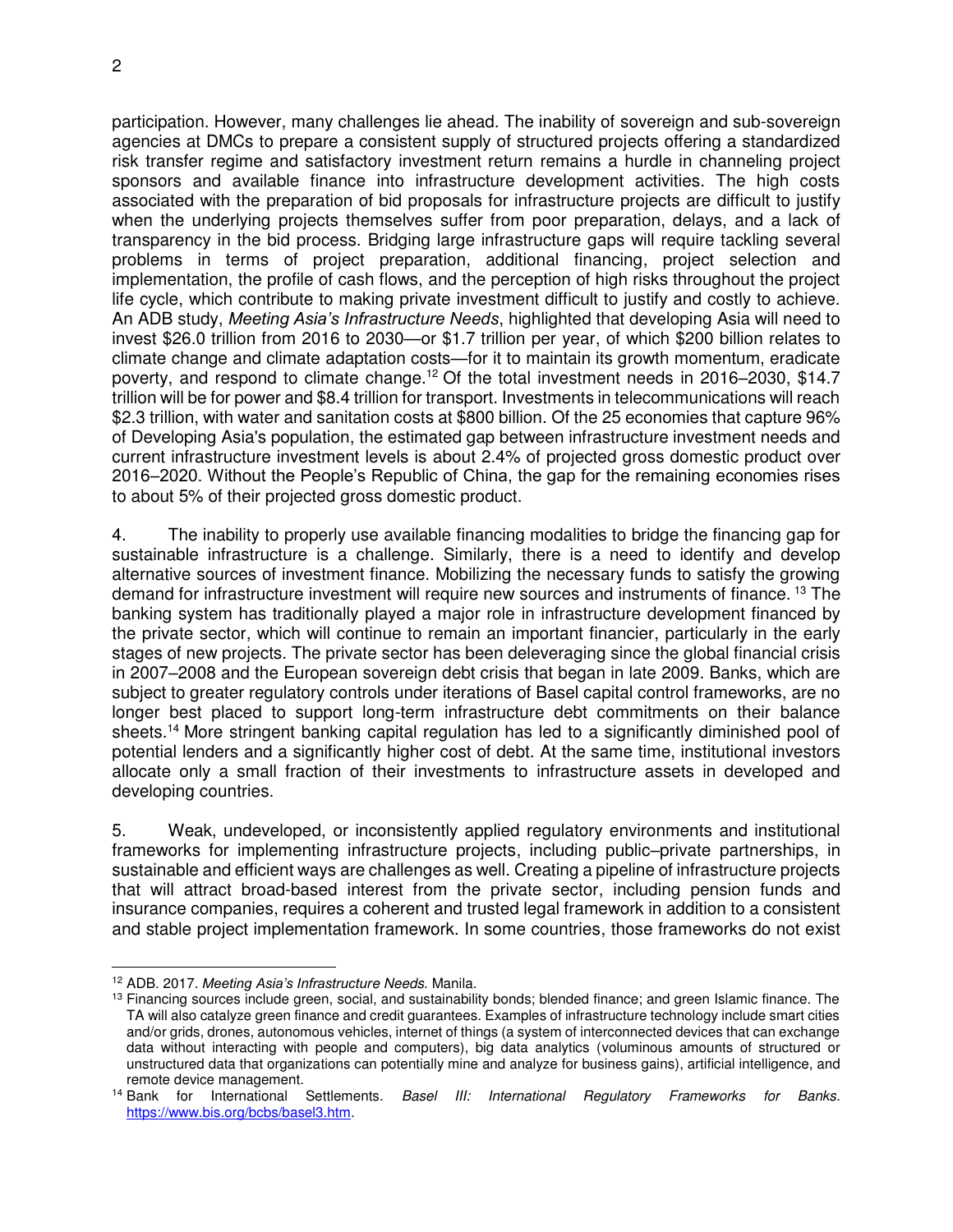or are applied in an inconsistent manner. Political risk is also a concern of private investors and can affect a project through its entire life cycle.

6. Another challenge is the insufficient capacity and capability of governments and public investment management institutions to identify, evaluate, prepare, and execute infrastructure projects that comply with international best practices and/or integrate new technologies for sustainable infrastructure in, for example, third-party platforms for infrastructure project preparation such as Source.<sup>15</sup> This includes the selection of legal and financial expertise for the development and documentation of structured infrastructure investments. Such investments entail complex legal and financial arrangements, and require the provision of significant advisory support and internal management and administrative expenses. Gaining access to necessary expertise is costly, and investors are more likely to incur such costs if there is a sufficient and predictable pipeline of infrastructure investment opportunities that are fixed and can be delivered over a predictable time frame. This issue of necessary expertise also includes weak public investment management institutions as well as the limited capacity of the public and private sectors to integrate new technologies for sustainable infrastructure. Currently, infrastructure such as transport, energy, and water accounts for about 70% of ADB operations. ADB will scale up annual infrastructure investments to at least \$20 billion by 2020. ADB has also committed to raise private sector development and operations to 50% of total operations by 2020. To meet these targets, the proposed TA will aim to expand investment opportunities in sustainable infrastructure.

## **III. THE TECHNICAL ASSISTANCE**

### **A. Impact and Outcome**

7. The TA is aligned with the following impact: pipeline of sustainable infrastructure projects addressing SDG targets increased.<sup>16</sup> The TA will have the following outcome: capacity of key stakeholders for the development of sustainable infrastructure improved.<sup>17</sup>

## **B. Outputs, Methods, and Activities**

8. **Output 1: Project preparation to better develop sustainable infrastructure for developing member countries enhanced.** This output will deliver two components. First is the 2018 Global Infrastructure Forum. The forum is mandated by the Addis Ababa Action Agenda on Financing for Development and is a flagship event on collaborative financing for infrastructure development in support of the SDGs.<sup>18</sup> The Global Infrastructure Forum (i) aims to enhance coordination among MDBs and their development partners to better develop sustainable, accessible, resilient, and quality infrastructure for developing countries; and (ii) focuses on how governments and their working partners can attract more resources for infrastructure. It will also address measures that support a green, sustainable, resilient and inclusive technology driven infrastructure. It is held annually and the responsibility for hosting the forum rotates among the MDBs. ADB will host the third Global Infrastructure Forum, which will be held in Bali, Indonesia in

 $\overline{a}$ <sup>15</sup> Source is a cloud-based digital platform for infrastructure project preparation and can be accessed throug[h http://sif](http://sif-source.org/)[source.org.](http://sif-source.org/) It presents all aspects of development of an infrastructure project in a transparent, consistent, and efficient manner, using sector-specific sets of questions or templates. It was managed by ADB's Sustainable Development and Climate Change Department and was established through TA 7379-REG: Establishment of e-Systems in Support of Infrastructure Finance in Asia.

<sup>16</sup> ADB. 2017. *Review of 2011 Financial Sector Operational Plan*. Manila.

<sup>&</sup>lt;sup>17</sup> The design and monitoring framework is in Appendix 1.

<sup>18</sup> UN. 2015. *Addis Ababa Action Agenda of the Third International Conference on Financing for Development*. Addis Ababa. Delivering this component will have joint support from ADB. 2017. *Technical Assistance for Strengthening Financial Sector Operations in Asia and the Pacific*. Manila.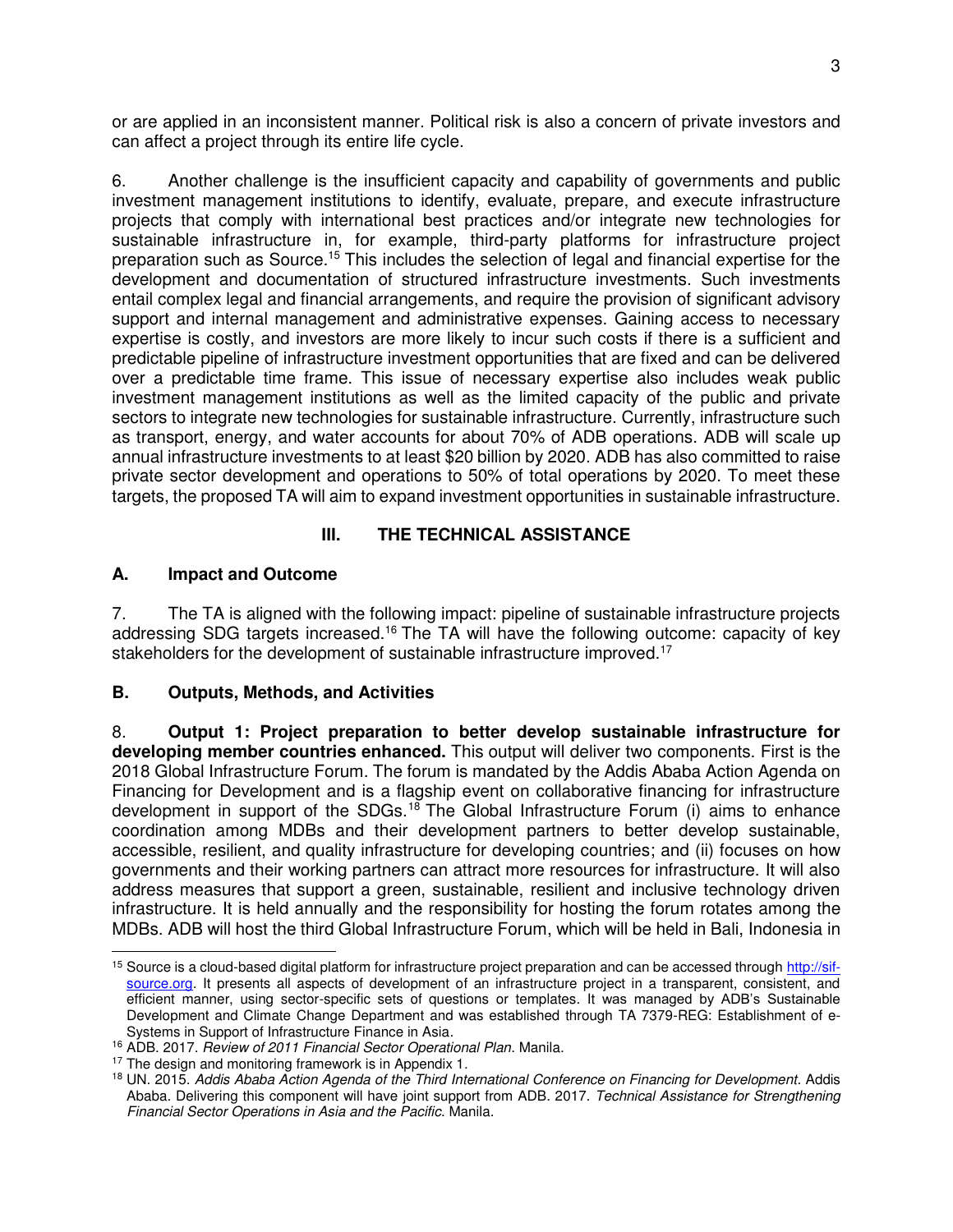October 2018 on the sidelines of the World Bank Group and International Monetary Fund annual meetings.

9. The second component of this output is to support better project preparation using Source (footnote 15), which is designed to (i) help public sector agencies prepare, manage, and publish their infrastructure projects; (ii) provide sovereign and nonsovereign projects with a standardized approach for preparing projects; and (iii) play a catalytic role in crowding in private sector investment and for developing a pipeline of bankable projects, including public–private partnerships.

10. Subscribing to the Source platform provides ADB and other stakeholders that use Source, such as other MDBs, development finance institutions, infrastructure investors, consultancy firms, contractors and lenders, with access to (i) an online, scalable, collaborative, and secure working environment for data gathering and project management; (ii) a high-quality project preparation methodology for 38 infrastructure subsectors; (iii) an effective communication platform for feedback between the public and the private sector; and (iv) an efficient management of key data throughout an infrastructure project's life cycle. The Government of Australia will work with ADB to support the platform. Source will be featured as a global platform for preparing infrastructure projects at the third Global Infrastructure Forum.

11. **Output 2: Analytical studies supporting sustainable, green, inclusive, resilient, and technology-driven infrastructure produced.** In collaboration with operations departments, sector and thematic groups, and other relevant ADB departments, the TA will develop at least three studies on key sustainable infrastructure issues faced by DMCs. It will explore a broader mix of financial instruments for infrastructure projects as well as support the collection of systematic and comparable international data on infrastructure projects through, for example, the further development of Source. At least one study will be featured at the third Global Infrastructure Forum.<sup>19</sup>

12. **Output 3: Investment opportunities supporting sustainable, green, inclusive, resilient, and technology-driven infrastructure developed.** In collaboration with operations departments and sector and thematic groups, the TA will develop at least one small-scale feasibility study for an infrastructure pilot project to (i) evaluate the feasibility, timeline, cost, and the possibility of adverse effects; and (ii) improve upon the study design prior to implementation of a full-scale project. The feasibility study will (i) include cross-sector support, innovative financing, and integration of technology solutions; (ii) identify an investment opportunity for a pilot project in at least one DMC; and (iii) support capacity building of governments and public investment management institutions to prepare and execute infrastructure projects that comply with international best practices and that integrate new technologies with a proven record for sustainable infrastructure. 20

 $\overline{a}$ <sup>19</sup> The development of analytical studies will be done in coordination with the Economic Research and Regional Cooperation Department and the Strategy, Policy and Review Department.

<sup>&</sup>lt;sup>20</sup> Financing sources include green, social, and sustainability bonds: blended finance; and green Islamic finance. The TA will also catalyze green finance and credit guarantees. Examples of infrastructure technology include smart cities and/or grids, drones, autonomous vehicles, internet of things (a system of interconnected devices that can exchange data without interacting with people and computers), big data analytics (voluminous amounts of structured or unstructured data that organizations can potentially mine and analyze for business gains), artificial intelligence, and remote device management.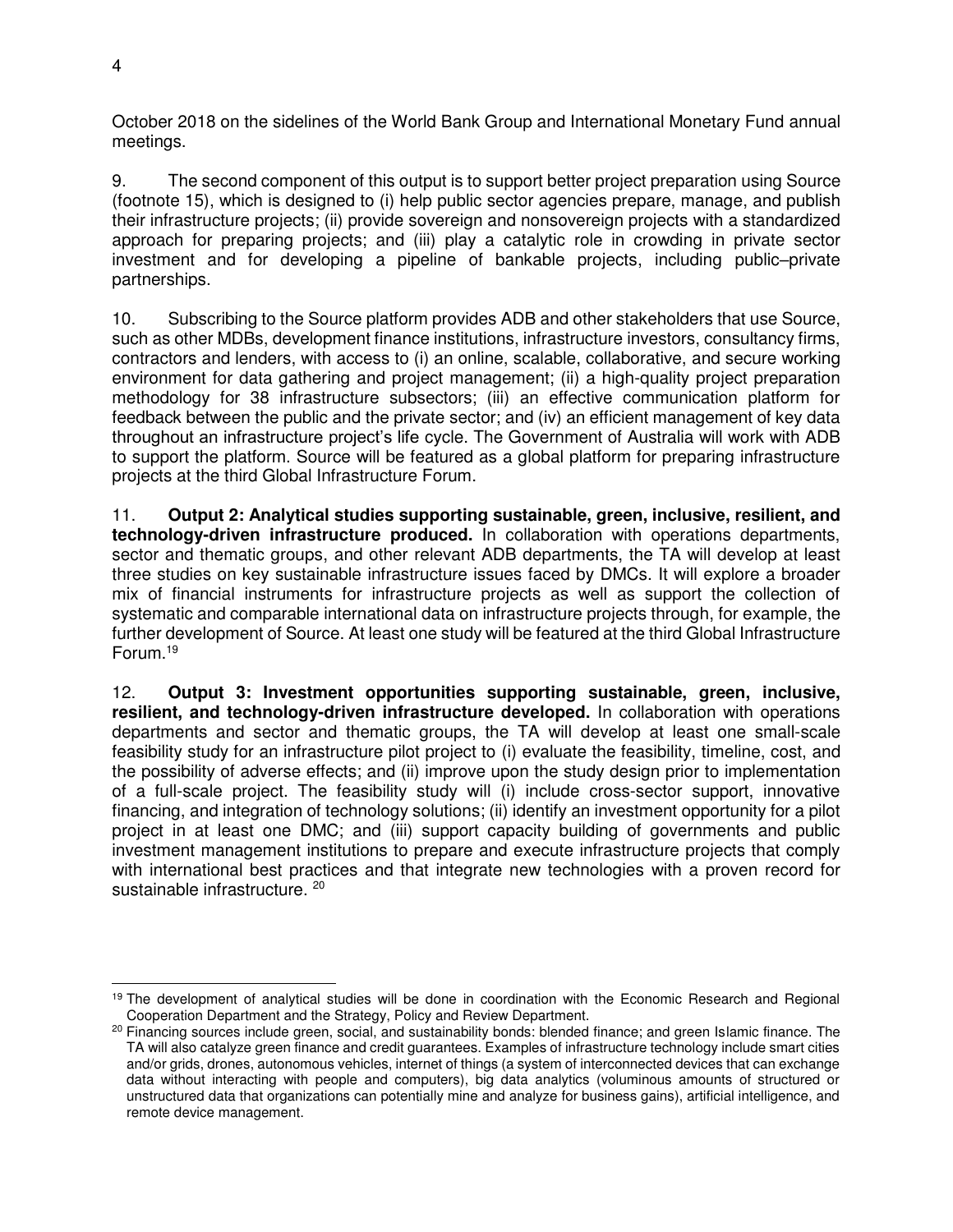#### **C. Cost and Financing**

13. The TA is estimated to cost \$1,750,000, of which (i) \$1,500,000 will be financed on a grant basis by ADB's Technical Assistance Special Fund (TASF 6) and (ii) \$250,000 will be financed on a grant basis by the Government of Australia and administered by ADB. Key expenditure items are listed in Appendix 2.

#### **D. Implementation Arrangements**

14. ADB will administer the TA. The Sector Advisory Service Cluster of ADB's Sustainable Development and Climate Change Department will implement the TA and carry out TA administration and supervision, implementation oversight, accountability for the outputs, and communication with consultants and stakeholders in coordination with the Finance Sector Group and operations departments. The implementation arrangements are summarized in the table.

| <b>Aspects</b>                   | <b>Arrangements</b>                                                     |                                     |           |  |  |
|----------------------------------|-------------------------------------------------------------------------|-------------------------------------|-----------|--|--|
| Indicative implementation period | May 2018-December 2020                                                  |                                     |           |  |  |
| Executing agency                 | Asian Development Bank (ADB)                                            |                                     |           |  |  |
| Implementing agency              | Sector Advisory Service Cluster,                                        |                                     |           |  |  |
|                                  | Sustainable Development and Climate Change Department, ADB              |                                     |           |  |  |
| Consultants <sup>a</sup>         | To be selected and engaged by ADB                                       |                                     |           |  |  |
|                                  | Individual: Framework agreement                                         | International expertise             | \$365,000 |  |  |
|                                  | or individual consultant selection                                      | (26 person-months)                  |           |  |  |
|                                  | Individual: Framework agreement                                         | National expertise (48              | \$130,000 |  |  |
|                                  | or individual consultant selection                                      | person-months)                      |           |  |  |
| Procurement <sup>b</sup>         | To be procured by ADB                                                   |                                     |           |  |  |
|                                  | Subscription to Source                                                  | \$100,000 annual fee to             | \$300,000 |  |  |
|                                  |                                                                         | cover at least 3 years <sup>c</sup> |           |  |  |
|                                  |                                                                         | \$250,000 support from              | \$250,000 |  |  |
|                                  |                                                                         | the Government of                   |           |  |  |
|                                  |                                                                         | Australia <sup>d</sup>              |           |  |  |
|                                  | Pilot project(s): Open competitive                                      | 1-2 contracts                       | \$250,000 |  |  |
|                                  | bidding or limited competitive                                          |                                     |           |  |  |
|                                  | bidding, as appropriate                                                 |                                     |           |  |  |
| <b>Disbursement</b>              | The technical assistance resources will be disbursed following ADB's    |                                     |           |  |  |
|                                  | Technical Assistance Disbursement Handbook (2010, as amended from time  |                                     |           |  |  |
|                                  | to time).                                                               |                                     |           |  |  |
|                                  | Disbursement arrangement of funds: front-loading ADB-administered funds |                                     |           |  |  |
|                                  | (Government of Australia for subscription to Source; TASF for all other |                                     |           |  |  |
|                                  | activities)                                                             |                                     |           |  |  |

#### **Implementation Arrangements**

<sup>a</sup> Terms of Reference for Consultants (accessible from the list of linked documents in Appendix 3).

<sup>b</sup> Procurement Plan (accessible from the list of linked documents in Appendix 3).

c This fee will be reduced as the fee income from private entities increases. Source began charging private entities an annual fee of \$3,500–\$4,500 in January 2018.

<sup>d</sup> The Government of Australia will provide A\$325,000 to support Source. This amount also includes ADB's administration fee, audit costs, bank charges, and a provision for foreign exchange fluctuations (if any), to the extent that these items are not covered by the interest and investment income earned on this grant, or any additional grant from the Government of Australia Computed at \$1= AUD1.30 (as of 4 April 2018). Source: ADB.

15. **Consulting services.** ADB will recruit individual consultants through framework agreements (wherein shortlisted candidates may be hired as needed for the duration of the agreement) to provide 26 person-months of international and 48 person-months of national individual consultant services comprising (i) 18 person-months total for four infrastructure finance experts, (ii) 4 person-months for a visual communication expert, (iii) 4 person-months for a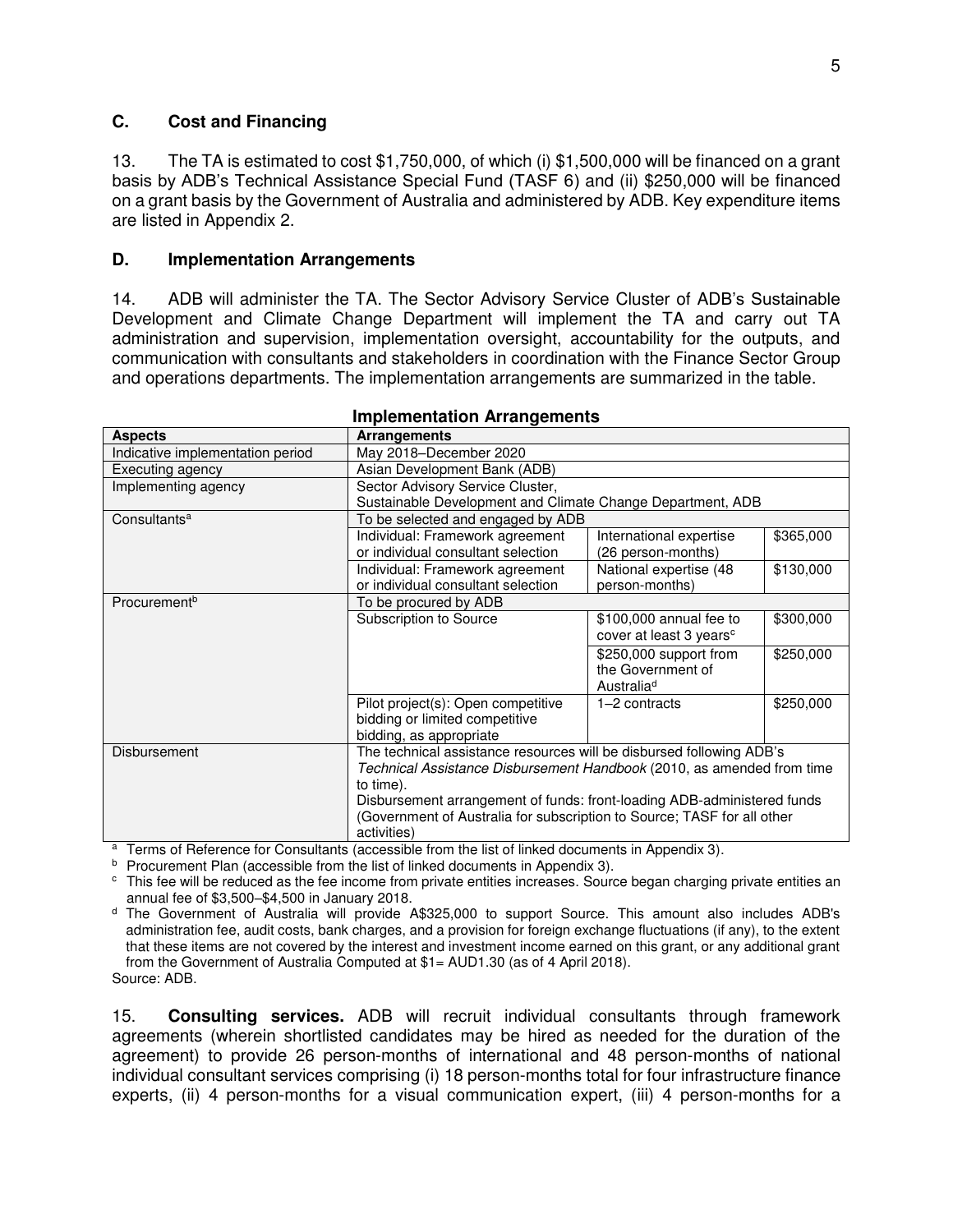manuscript editor, (iv) 24 person-months for a research assistant, and (v) 24 person-months for a project coordinator. The TA will require 4 person-months total for resource persons. ADB will engage the consultants following the ADB Procurement Policy (2017, as amended from time to time) and its associated project administration instructions and/or staff instructions.<sup>21</sup>

16. **Pilot testing of project approach.** Pilot projects should add value to ongoing or pipeline projects and be carried out in coordination with operations departments. ADB will develop the selection criteria to identify target DMCs that will participate in pilot projects during TA implementation and will confirm them during due diligence. Pilot projects are expected to take a participatory (cost-sharing) approach wherein partnering financial institutions will bear a portion of the project cost, including licensing fees and costs for maintenance. ADB will conduct due diligence on the pilot projects.  $22$  The activities will not result in any potential adverse environmental and/or social impacts.

17. **ADB's procurement.** The procurement method to be used for goods and/or works is open competitive bidding or limited competitive bidding, as appropriate. ADB will subscribe to the Source platform for at least 3 years. Procurement will follow the ADB Procurement Policy and Procurement Regulations for ADB Borrowers (2017, as amended from time to time).<sup>23</sup>

18. **Cofinancier requirements.** ADB will invite the Government of Australia (the "Donor") to join TA review missions during the implementation of the TA and upon its completion. The Donor will be responsible for its own costs with respect to any participation in TA review missions. ADB will also provide the Donor the following reports in relation to the TA: (i) quarterly progress reports on the implementation of the project; (ii) final report on the implementation of the project (which includes the cofinanced activity) within 2 weeks of ADB's receipt.

## **E. Governance**

19. An ADB staff team from the Sustainable Development and Climate Change Department will monitor and administer individual contracts and manage outputs to achieve TA objectives.

## **IV. THE PRESIDENT'S DECISION**

20. The President, acting under the authority delegated by the Board, has approved (i) the Asian Development Bank (ADB) administering a portion of technical assistance not exceeding the equivalent of \$250,000 to be financed on a grant basis by the Government of Australia, and (ii) ADB providing the balance not exceeding the equivalent of \$1,500,000 on a grant basis for the Sustainable Infrastructure for Asia and the Pacific, and hereby reports this action to the Board.

 $\overline{a}$  $21$  Terms of Reference for Consultants (accessible from the list of linked documents in Appendix 3). ADB will consider output-based or lump-sum contracts for consulting services.

<sup>&</sup>lt;sup>22</sup> ADB. 2013. Business Processes for Knowledge and Support Technical Assistance. Optional Provisions Under Technical Assistance Operations (Attachment 1). *Compendium of Staff Instructions*. Manila.

<sup>&</sup>lt;sup>23</sup> Procurement Plan (accessible from the list of linked documents in Appendix 3).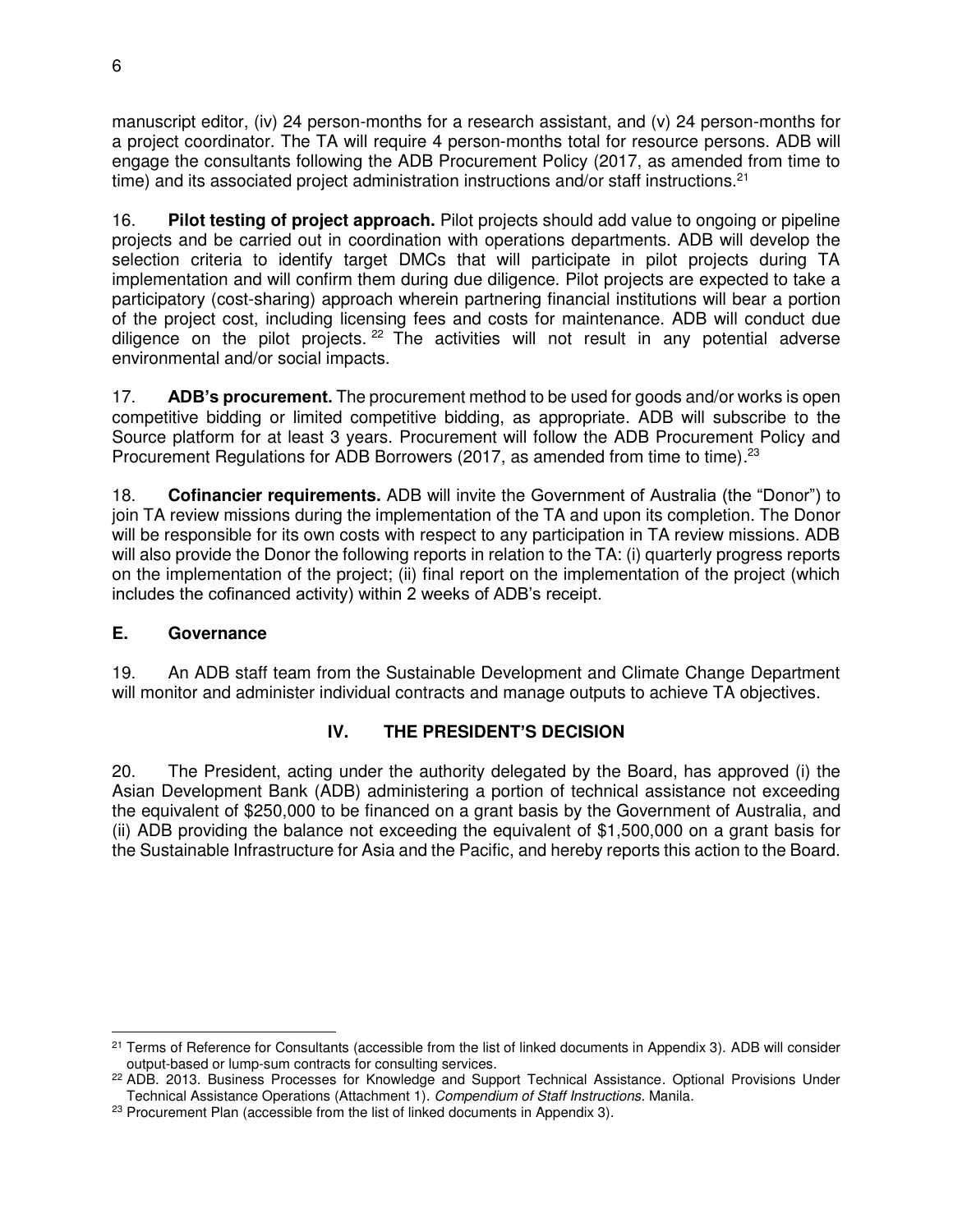| Impact the TA is Aligned with<br>Pipeline of sustainable infrastructure <sup>a</sup> projects addressing SDG targets increased (defined by the project) |                                                                                                                                                                                                                                                                                                                                                                                                |                                                                                                                                     |                                                                                                                           |  |
|---------------------------------------------------------------------------------------------------------------------------------------------------------|------------------------------------------------------------------------------------------------------------------------------------------------------------------------------------------------------------------------------------------------------------------------------------------------------------------------------------------------------------------------------------------------|-------------------------------------------------------------------------------------------------------------------------------------|---------------------------------------------------------------------------------------------------------------------------|--|
|                                                                                                                                                         | <b>Performance Indicators</b>                                                                                                                                                                                                                                                                                                                                                                  | <b>Data Sources and</b>                                                                                                             |                                                                                                                           |  |
| <b>Results Chain</b>                                                                                                                                    | with Targets and Baselines                                                                                                                                                                                                                                                                                                                                                                     | <b>Reporting Mechanisms</b>                                                                                                         | <b>Risks</b>                                                                                                              |  |
| <b>Outcome</b><br>Capacity of key<br>stakeholders for the<br>development of<br>sustainable<br>infrastructure<br>improved                                | By December 2020<br>a. At least 70% of survey<br>results from the third Global<br>Infrastructure Forum, of which<br>at least 30% are from female<br>respondents, report improved<br>or deepened knowledge<br>(2017 baseline: 0)<br>b. At least 70% of survey<br>results from capacity building<br>events, of which at least 30%<br>are from female respondents,<br>report improved or deepened | a-b. Consultant reports<br>on survey results                                                                                        | Changes in partner<br>governments and<br>institutions may shift<br>priorities for<br>infrastructure<br>development.       |  |
| <b>Outputs</b><br>1. Project<br>preparation to<br>better develop<br>sustainable<br>infrastructure for<br>DMCs enhanced                                  | knowledge (2017 baseline: 0)<br>1a. Third Global Infrastructure<br>Forum delivered by October<br>2018 (2017 baseline: 2)<br>1b. At least 20 ADB<br>infrastructure projects<br>uploaded on the Source<br>platform by December 2019 <sup>b</sup><br>(2017 baseline: 14 ADB<br>projects, out of 154 in total)                                                                                     | 1a. Conference<br>proceedings and<br>consultant reports (digital<br>publications)<br>1b. Source template files<br>(digital reports) | Changes in<br>government priorities<br>in infrastructure<br>development may<br>delay implementation<br>of pilot projects. |  |
| 2. Analytical studies<br>supporting<br>sustainable, green,<br>inclusive, resilient,<br>and technology-<br>driven infrastructure<br>produced             | 2a. At least three studies on<br>key infrastructure finance<br>issues published by<br>December 2019 (2017<br>baseline: 0)                                                                                                                                                                                                                                                                      | 2a. Published knowledge<br>products (ADB digital<br>publications)                                                                   |                                                                                                                           |  |
| 3. Investment<br>opportunities<br>supporting<br>sustainable, green,<br>inclusive, resilient,<br>and technology-<br>driven infrastructure<br>developed   | 3a. At least one feasibility<br>study that includes policy<br>recommendations for an<br>infrastructure pilot project<br>developed by December 2019<br>(2017 baseline: 0)<br>3b. At least one pilot project<br>on infrastructure finance<br>conducted in a DMC by                                                                                                                               | 3a-b. Consultant reports<br>(digital reports)                                                                                       |                                                                                                                           |  |

# **DESIGN AND MONITORING FRAMEWORK**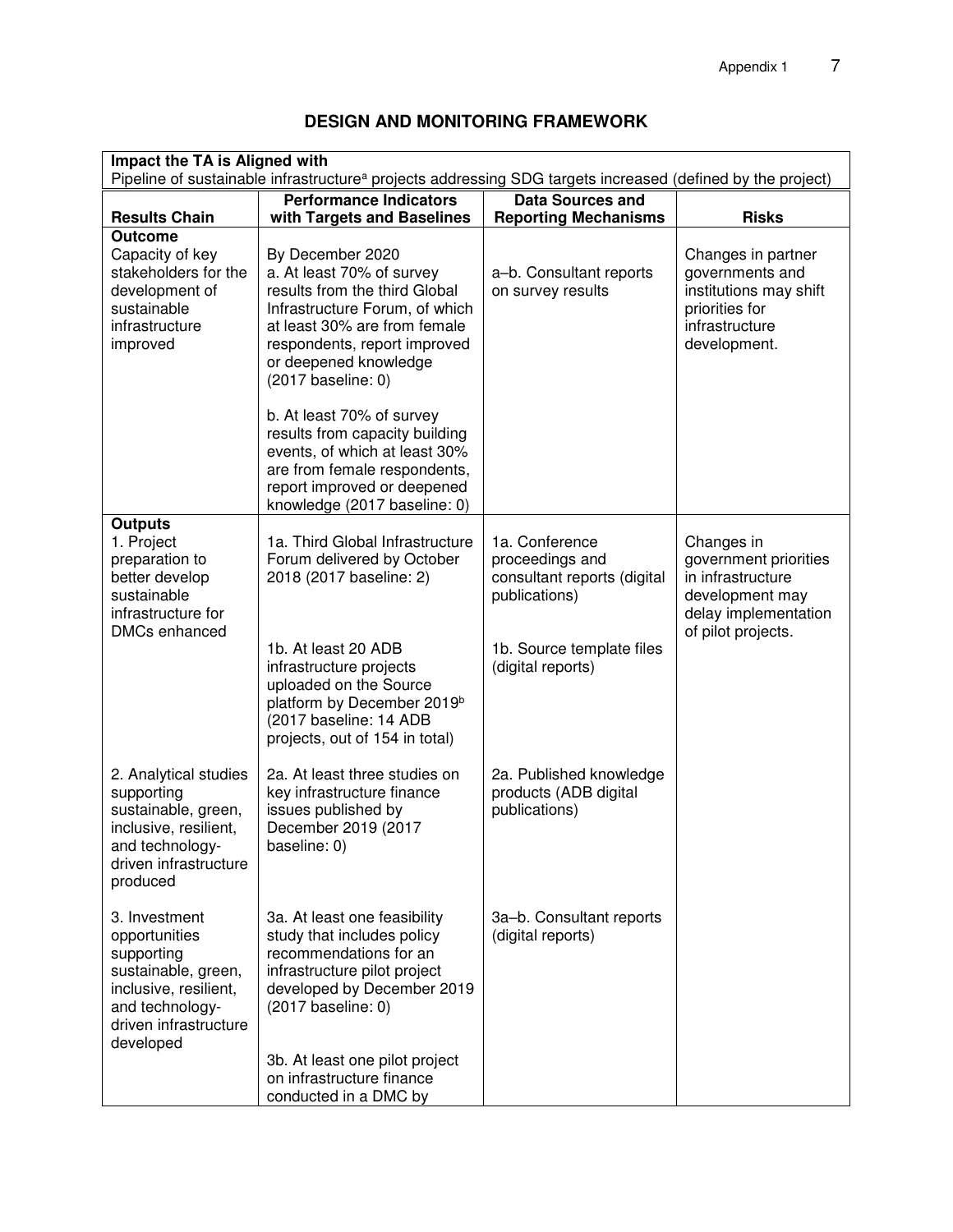|                                                                                                                                                                                                                                                                                                                                                                                                                                    |                                                                                                                | <b>Performance Indicators</b>                                                                                                                                                | <b>Data Sources and</b>     |              |  |
|------------------------------------------------------------------------------------------------------------------------------------------------------------------------------------------------------------------------------------------------------------------------------------------------------------------------------------------------------------------------------------------------------------------------------------|----------------------------------------------------------------------------------------------------------------|------------------------------------------------------------------------------------------------------------------------------------------------------------------------------|-----------------------------|--------------|--|
| <b>Results Chain</b>                                                                                                                                                                                                                                                                                                                                                                                                               |                                                                                                                | with Targets and Baselines                                                                                                                                                   | <b>Reporting Mechanisms</b> | <b>Risks</b> |  |
|                                                                                                                                                                                                                                                                                                                                                                                                                                    |                                                                                                                | December 2020 (2017                                                                                                                                                          |                             |              |  |
|                                                                                                                                                                                                                                                                                                                                                                                                                                    |                                                                                                                | baseline: 0)                                                                                                                                                                 |                             |              |  |
|                                                                                                                                                                                                                                                                                                                                                                                                                                    | <b>Key Activities with Milestones</b>                                                                          |                                                                                                                                                                              |                             |              |  |
| 1.                                                                                                                                                                                                                                                                                                                                                                                                                                 |                                                                                                                | Project preparation to better develop sustainable infrastructure for DMCs enhanced                                                                                           |                             |              |  |
| 1.1                                                                                                                                                                                                                                                                                                                                                                                                                                |                                                                                                                | Develop the agenda and identify speakers for the third Global Infrastructure Forum (Q2-Q4 2018)                                                                              |                             |              |  |
|                                                                                                                                                                                                                                                                                                                                                                                                                                    |                                                                                                                | 1.2 Discuss with the partner institutions the design and delivery of the knowledge events (Q2-Q4 2018)                                                                       |                             |              |  |
|                                                                                                                                                                                                                                                                                                                                                                                                                                    |                                                                                                                | 1.3 Nominate DMC participants in coordination with ADB operations departments (Q2-Q4 2018)                                                                                   |                             |              |  |
|                                                                                                                                                                                                                                                                                                                                                                                                                                    |                                                                                                                | 1.4 Deliver at least two capacity building events on the Source platform (Q2 2018–Q4 2020)                                                                                   |                             |              |  |
| 2.                                                                                                                                                                                                                                                                                                                                                                                                                                 |                                                                                                                | Analytical studies supporting sustainable, green, inclusive, resilient, and technology-driven                                                                                |                             |              |  |
|                                                                                                                                                                                                                                                                                                                                                                                                                                    | infrastructure produced                                                                                        |                                                                                                                                                                              |                             |              |  |
| 2.1                                                                                                                                                                                                                                                                                                                                                                                                                                | $(Q1 - Q4 2018)$                                                                                               | Develop the outline of the analytical studies to be discussed at the third Global Infrastructure Forum                                                                       |                             |              |  |
|                                                                                                                                                                                                                                                                                                                                                                                                                                    |                                                                                                                | 2.2 Draft knowledge products in coordination with operations departments and knowledge departments                                                                           |                             |              |  |
|                                                                                                                                                                                                                                                                                                                                                                                                                                    |                                                                                                                | to ensure their operational relevance (Q1-Q4 2019)                                                                                                                           |                             |              |  |
|                                                                                                                                                                                                                                                                                                                                                                                                                                    |                                                                                                                | 2.3 Publish at least one knowledge product to be presented at the third Global Infrastructure Forum                                                                          |                             |              |  |
|                                                                                                                                                                                                                                                                                                                                                                                                                                    | $(Q1 - Q4 2018)$                                                                                               |                                                                                                                                                                              |                             |              |  |
| 3.                                                                                                                                                                                                                                                                                                                                                                                                                                 |                                                                                                                | Investment opportunities supporting sustainable, green, inclusive, resilient, and technology-                                                                                |                             |              |  |
|                                                                                                                                                                                                                                                                                                                                                                                                                                    |                                                                                                                | driven infrastructure developed                                                                                                                                              |                             |              |  |
| 3.1                                                                                                                                                                                                                                                                                                                                                                                                                                | $(Q2-Q4 2018)$                                                                                                 | Identify suitable solutions addressing issues in infrastructure finance that can be pilot tested                                                                             |                             |              |  |
|                                                                                                                                                                                                                                                                                                                                                                                                                                    |                                                                                                                | 3.2 Develop selection criteria to identify target DMCs to participate in the pilot projects (Q2-Q4 2018)                                                                     |                             |              |  |
|                                                                                                                                                                                                                                                                                                                                                                                                                                    |                                                                                                                | 3.3 Design pilot project concepts tailored to the needs of participating DMCs (Q2-Q4 2018)                                                                                   |                             |              |  |
|                                                                                                                                                                                                                                                                                                                                                                                                                                    |                                                                                                                | 3.4 Design the structure of at least one feasibility study report for identified pilot projects, including policy<br>recommendations to participating DMCs (Q4 2018-Q4 2019) |                             |              |  |
|                                                                                                                                                                                                                                                                                                                                                                                                                                    |                                                                                                                | 3.5 Support participating DMCs in implementing at least one pilot project proposal and policy                                                                                |                             |              |  |
|                                                                                                                                                                                                                                                                                                                                                                                                                                    |                                                                                                                | recommendations (Q4 2019-Q4 2020)                                                                                                                                            |                             |              |  |
|                                                                                                                                                                                                                                                                                                                                                                                                                                    |                                                                                                                | 3.6. At least two capacity building events in DMCs delivered on infrastructure finance (Q4 2018–Q4 2020)                                                                     |                             |              |  |
|                                                                                                                                                                                                                                                                                                                                                                                                                                    | <b>TA Management Activities</b>                                                                                |                                                                                                                                                                              |                             |              |  |
|                                                                                                                                                                                                                                                                                                                                                                                                                                    |                                                                                                                | Engage topic experts, practitioners, and consultants to (i) identify suitable solutions addressing issues in                                                                 |                             |              |  |
|                                                                                                                                                                                                                                                                                                                                                                                                                                    | infrastructure finance that can be pilot tested, design the project concept, and prepare the feasibility study |                                                                                                                                                                              |                             |              |  |
|                                                                                                                                                                                                                                                                                                                                                                                                                                    | reports; and (ii) organize designated flagship knowledge event and compose knowledge products on               |                                                                                                                                                                              |                             |              |  |
| selected topics (Q2 2018-Q4 2020)                                                                                                                                                                                                                                                                                                                                                                                                  |                                                                                                                |                                                                                                                                                                              |                             |              |  |
|                                                                                                                                                                                                                                                                                                                                                                                                                                    |                                                                                                                |                                                                                                                                                                              |                             |              |  |
|                                                                                                                                                                                                                                                                                                                                                                                                                                    |                                                                                                                |                                                                                                                                                                              |                             |              |  |
|                                                                                                                                                                                                                                                                                                                                                                                                                                    |                                                                                                                |                                                                                                                                                                              |                             |              |  |
|                                                                                                                                                                                                                                                                                                                                                                                                                                    |                                                                                                                |                                                                                                                                                                              |                             |              |  |
|                                                                                                                                                                                                                                                                                                                                                                                                                                    |                                                                                                                |                                                                                                                                                                              |                             |              |  |
|                                                                                                                                                                                                                                                                                                                                                                                                                                    |                                                                                                                |                                                                                                                                                                              |                             |              |  |
| <b>Inputs</b><br>ADB: \$1,500,000<br>Government of Australia: \$250,000°<br><b>Assumptions for Partner Financing</b><br>Not Applicable<br>$ADB = Asian Development Bank$ , DMC = developing member country, $Q =$ quarter, SDG = sustainable development<br>goal, TA = technical assistance.<br><sup>a</sup> ADB defines sustainable infrastructure as infrastructure that is designed, built, and operated to be durable, in ways |                                                                                                                |                                                                                                                                                                              |                             |              |  |

- ADB defines sustainable infrastructure as infrastructure that is designed, built, and operated to be durable, in ways that are socially equitable and economically viable, while protecting the environment.
- <sup>b</sup> Source is a cloud-based digital platform for infrastructure project preparation and can be accessed throug[h http://sif](http://sif-source.org/)[source.org.](http://sif-source.org/) It presents all aspects of development of an infrastructure project in a transparent, consistent, and efficient manner, using sector-specific sets of questions or templates.
- c The Government of Australia will provide A\$325,000 to support Source. This amount also includes ADB's administration fee, audit costs, bank charges, and a provision for foreign exchange fluctuations (if any), to the extent that these items are not covered by the interest and investment income earned on this grant, or any additional grant from the Government of Australia

Source: ADB.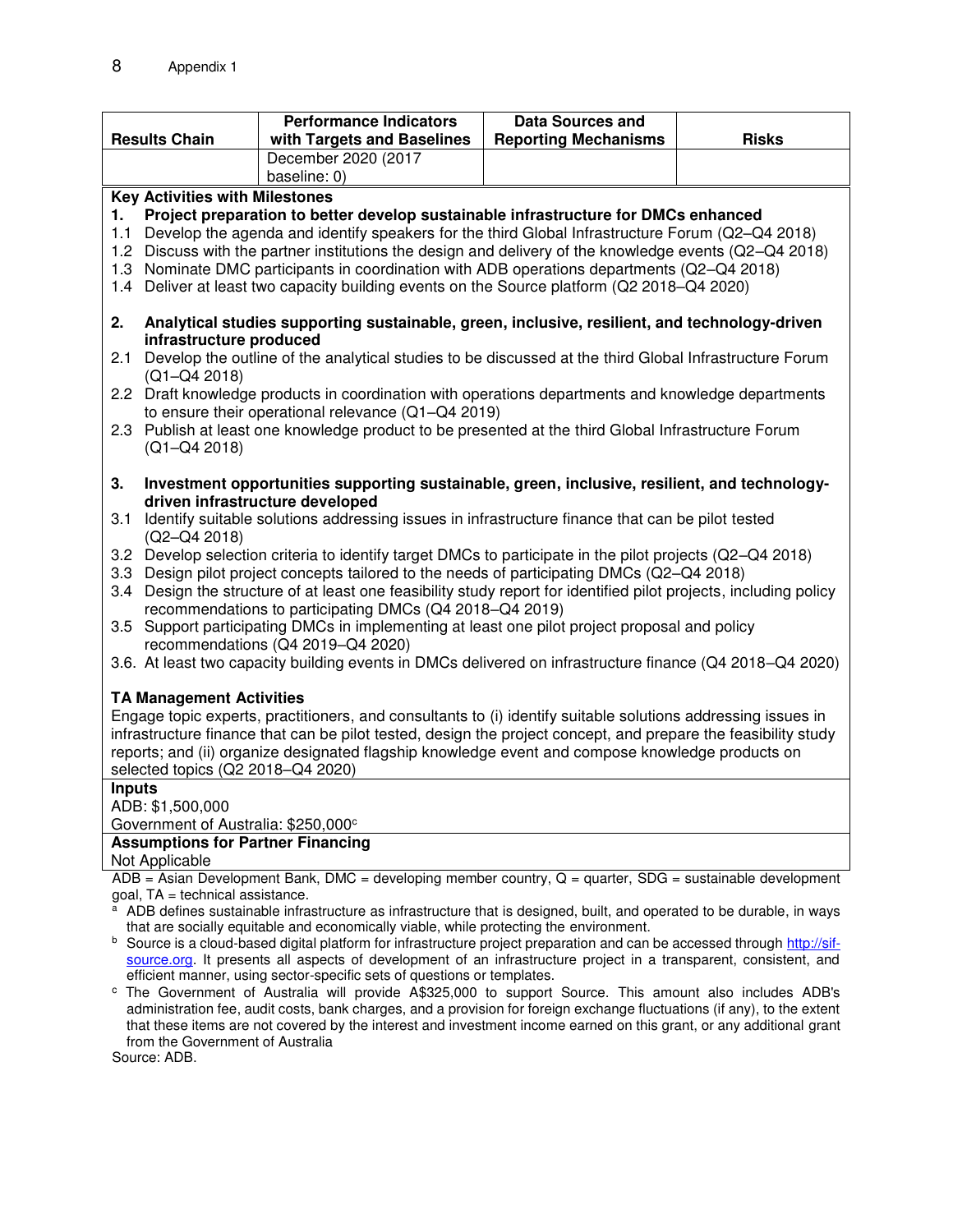#### **COST ESTIMATES AND FINANCING PLAN**

(\$'000)

| Item<br>Amount                                                                                   |         |  |  |  |
|--------------------------------------------------------------------------------------------------|---------|--|--|--|
| A. Asian Development Banka                                                                       |         |  |  |  |
| Consultants<br>1.                                                                                |         |  |  |  |
| Remuneration and per diem<br>a.                                                                  |         |  |  |  |
| International consultants<br>i.                                                                  | 365.0   |  |  |  |
| National consultants<br>II.                                                                      | 130.0   |  |  |  |
| Out-of-pocket expenditures<br>b.                                                                 |         |  |  |  |
| International and local travel<br>L.                                                             | 25.0    |  |  |  |
| Reports and communications<br>II.                                                                | 10.0    |  |  |  |
| Goods (subscription to the Source platform) <sup>b</sup><br>2.                                   | 300.0   |  |  |  |
| 3.<br>Training, seminars, workshops, forum, and conferences                                      |         |  |  |  |
| Facilitators<br>a.                                                                               | 95.0    |  |  |  |
| Travel cost of ADB staff acting as a resource person<br>b.                                       | 10.0    |  |  |  |
| c. Venue rental and related facilities                                                           | 220.0   |  |  |  |
| Participants<br>d.                                                                               | 20.0    |  |  |  |
| Pilot testing (goods rental or purchase)<br>4.                                                   | 250.0   |  |  |  |
| 5.<br>Contingencies                                                                              | 75.0    |  |  |  |
| Subtotal (A)                                                                                     | 1,500.0 |  |  |  |
| <b>B.</b> Government of Australia <sup>c</sup>                                                   |         |  |  |  |
| Goods (subscription to the Source platform) <sup>b</sup><br>1.                                   | 250.0   |  |  |  |
| Subtotal (B)                                                                                     | 250.0   |  |  |  |
| Total<br>Agian Davelopment Rapk, TA technical osciotance, TACE Technical Aggistance Crootel Fund | 1,750.0 |  |  |  |

ADB = Asian Development Bank, TA = technical assistance, TASF = Technical Assistance Special Fund. Note: The TA is estimated to cost \$1,750,000, of which contributions from ADB and the Government of Australia are presented in the table above.

<sup>a</sup> Financed by ADB's TASF 6.

<sup>b</sup> Source is a cloud-based digital platform for infrastructure project preparation and can be accessed throug[h http://sif](http://sif-source.org/)[source.org.](http://sif-source.org/) It presents all aspects of development of an infrastructure project in a transparent, consistent, and efficient manner, using sector-specific sets of questions or templates. It was managed by ADB's Sustainable Development and Climate Change Department and was established through ADB. 2009. *Technical Assistance for the Establishment of e-Systems in Support of Infrastructure Finance in Asia*. Manila.

c Administered by ADB. The Government of Australia will provide A\$325,000 to support Source. This amount also includes ADB's administration fee, audit costs, bank charges, and a provision for foreign exchange fluctuations (if any), to the extent that these items are not covered by the interest and investment income earned on this grant, or any additional grant from the Government of Australia

Source: ADB.